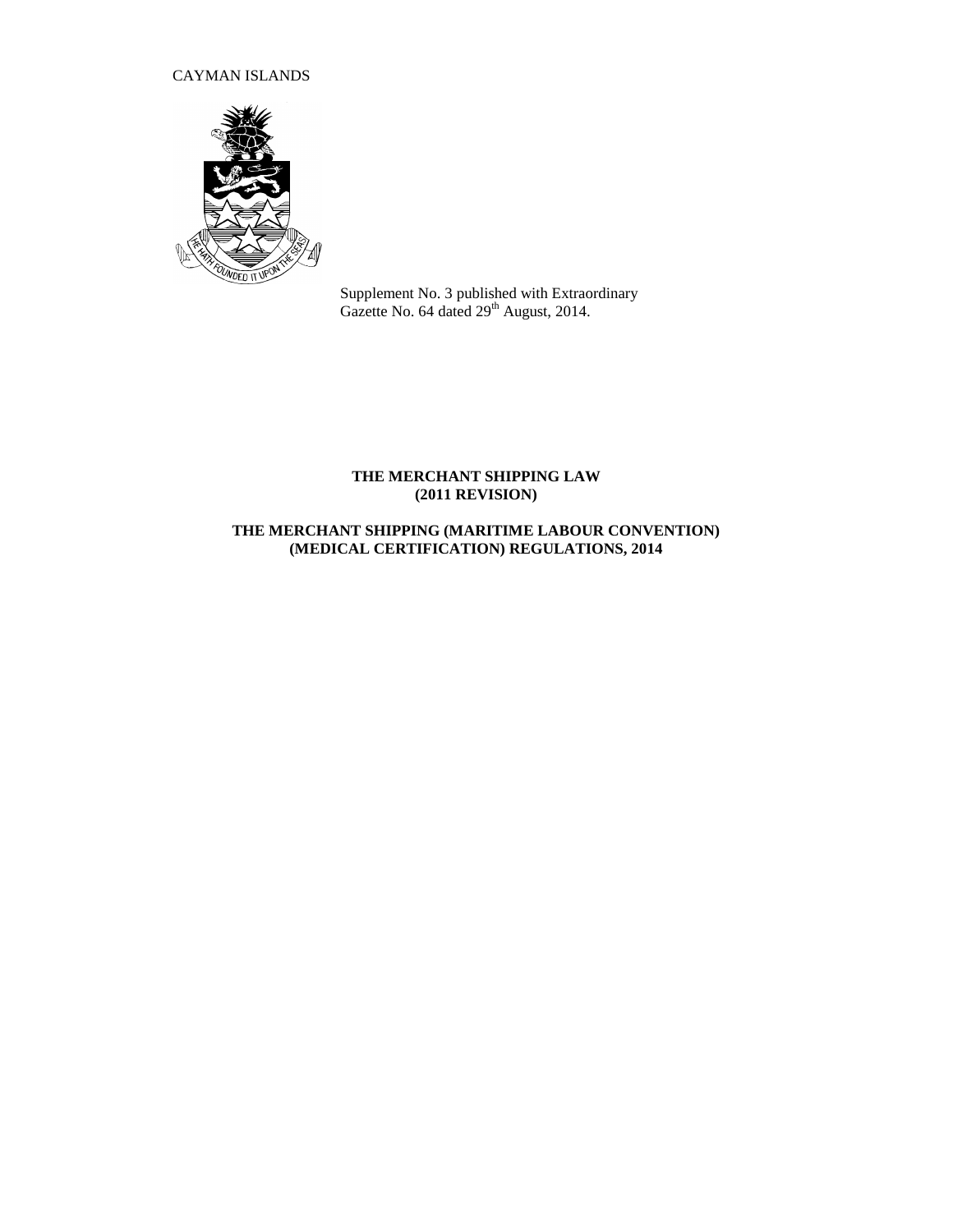## **THE MERCHANT SHIPPING (MARITIME LABOUR CONVENTION) (MEDICAL CERTIFICATION) REGULATIONS, 2014**

## **ARRANGEMENT OF REGULATIONS**

- 1. Citation
- 2. Definitions
- 
- 3. Application<br>4. Seafarer to h<br>5. Employment Seafarer to have valid medical fitness certificate
- 5. Employment of seafarers
- 6. Period of validity of medical fitness certificate
- 7. Certificates equivalent to a medical fitness certificate
- 8. Reporting of medical conditions<br>9. Health assessment and transfer of
- Health assessment and transfer of seafarers on night watchkeeping duties
- 10. Offences and penalties
- 11. Inspection of a Cayman Islands ship
- 12. Inspection of ships other than Cayman Islands ships
- 13. Repeals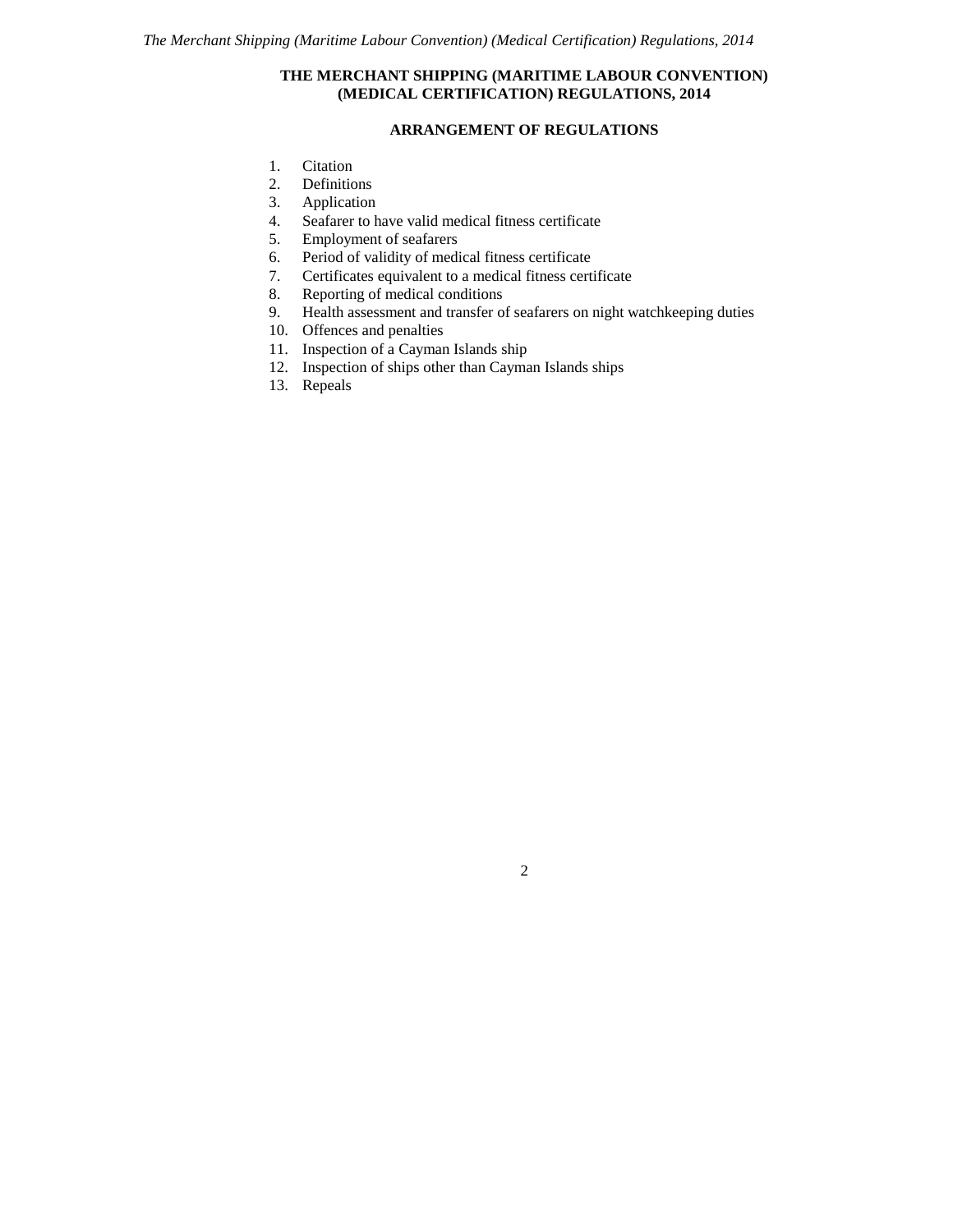CAYMAN ISLANDS

### **THE MERCHANT SHIPPING LAW (2013 REVISION)**

### **THE MERCHANT SHIPPING (MARITIME LABOUR CONVENTION) (MEDICAL CERTIFICATION) REGULATIONS, 2014**

The Cabinet, in exercise of the powers conferred by section 110 and 463 of the Merchant Shipping Law (2011 Revision), makes the following Regulations -

1. These Regulations may be cited as the Merchant Shipping (Maritime Labour Convention) (Medical Certification) Regulations, 2014. Citation

2. (1) In these Regulations -

"authorised person" means a person authorised by the Chief Executive Officer to carry out inspections and audits for the purposes of these Regulations and includes any surveyor of ships appointed under section 419 of the Law;

"Chief Executive Officer" means Chief Executive Officer of the Maritime Authority established under section 3 of the Maritime Authority Law (2013 Revision);

"CISN 05/2011" means Shipping Notice CISN 05/2011 published by the Maritime Authority regarding Issue of Endorsements Attesting to the Recognition of a Certificate of Competency;

"Law" means the Merchant Shipping Law (2011 Revision);

"medical fitness certificate" means a certificate issued by or under the authority of a country listed in the Schedule;

"medical practitioner" means a medical practitioner who, is entitled to practise in the country or territory in which that practitioner is based, and whose qualifications are as equivalent to those required of a practitioner based in the Islands who is a registered medical practitioner;

3

Definitions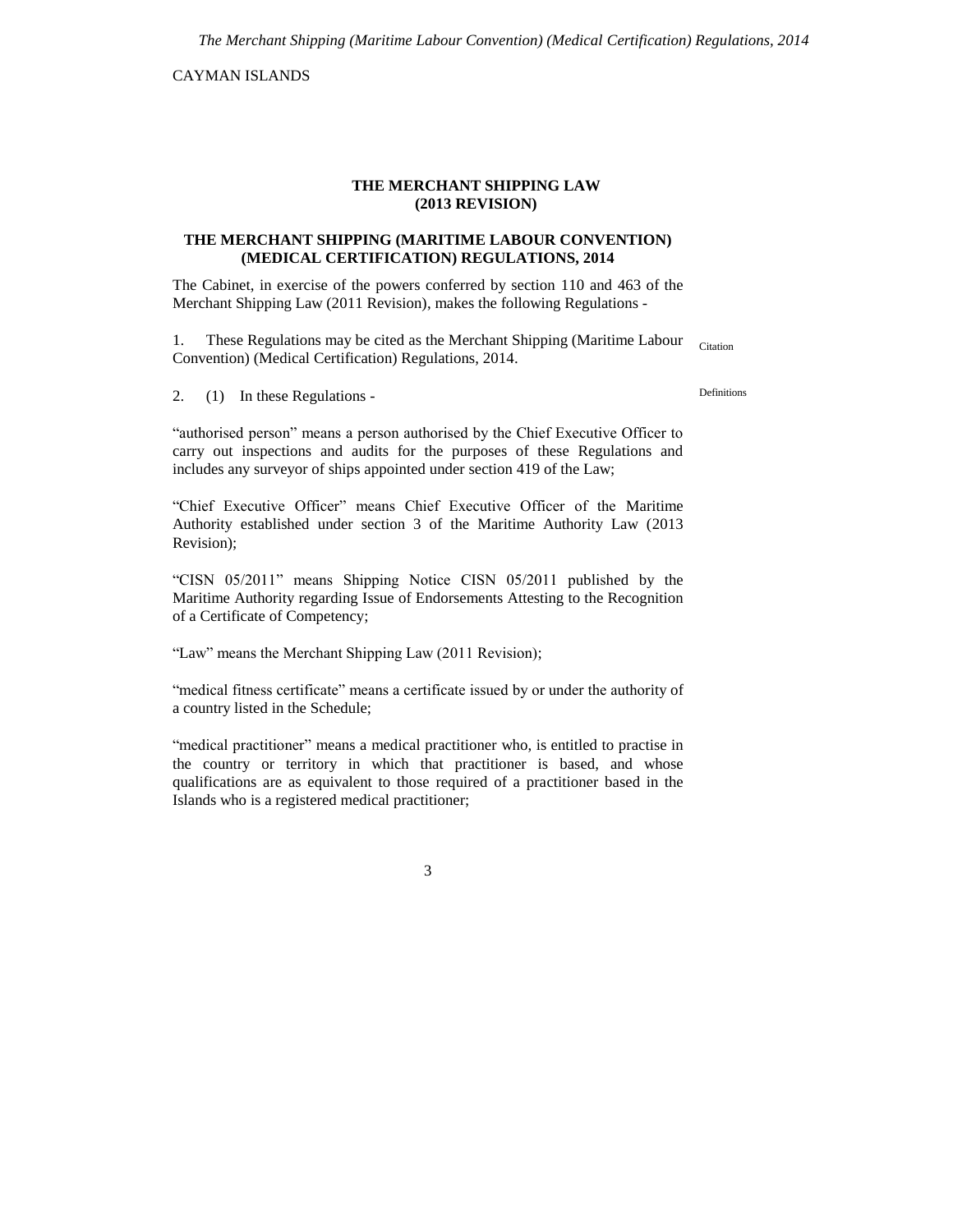"MSN 1822" means Merchant Shipping Notice 1822 (M) of the UK's Maritime and Coastguard Agency, regarding Seafarer Medical Examination System and Medical and Eyesight Standards;

"non-Cayman Islands ship" means a ship that is not a Cayman Islands ship;

"offshore installation" means any installation which is intended for underwater exploitation of mineral resources or exploration with a view to that exploitation; and

"seafarer" means any person, including a master, who is employed or engaged or works in any capacity on board a ship and whose normal place of work is on a ship; and

"shipowner" means -

- (a) in relation to a ship which has a valid Maritime Labour Certificate, the person identified as the shipowner on that Certificate; or
- (b) in relation to any other ship the owner of the ship or, if different, any other organisation or person such as the manager, or the bareboat charterer, that has assumed the responsibility for the operation of the ship from the owner.
- 3. (1) Subject to paragraph (2)
	- (a) these Regulations apply to Cayman Islands ships wherever they may be; and
	- (b) regulation 12 applies to ships which are not Cayman Islands ships, when they are in port in the Islands or Cayman Islands waters.
	- (2) These Regulations do not apply to
		- (a) pleasure vessels;
		- (b) fishing vessels;
		- (c) warships or naval auxiliaries; or
		- (d) offshore installations whilst on their working stations.

(3) These Regulations do not apply to and in the case of regulation 5, do not apply as respects, any person whose work is not part of the routine business of the ship and whose principal place of work is ashore.

Seafarer to have a valid medical certificate

4. (1) Subject to paragraphs (3) and (4), a person may not work as a seafarer on a ship to which these Regulations apply unless that person has been issued with a medical fitness certificate which is still valid and is not suspended.

4

Application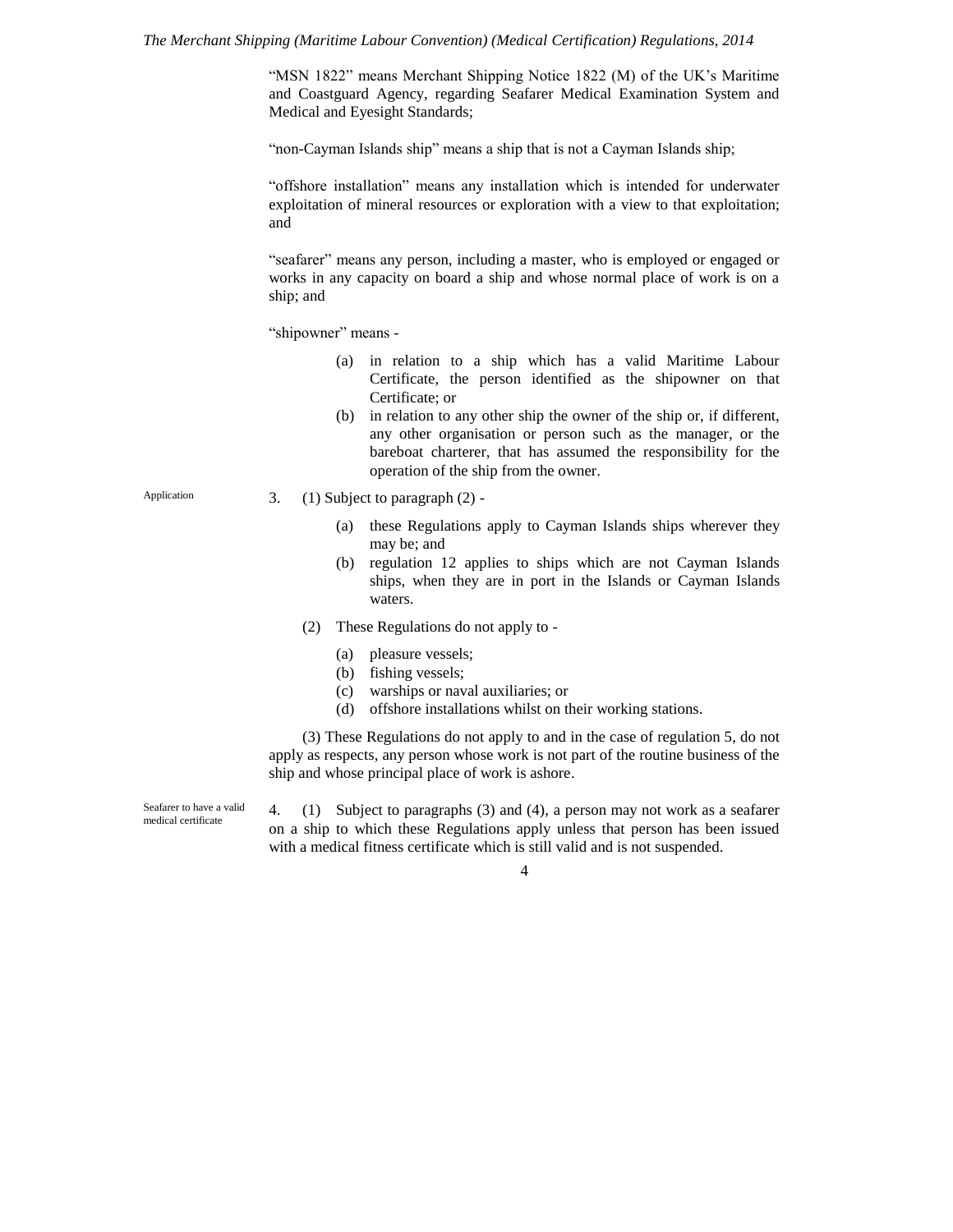(2) A seafarer who has been issued with a medical fitness certificate shall carry that certificate on board during the term of that seafarer's employment on a ship to which these Regulations apply.

(3) A seafarer whose medical fitness certificate has expired during the course of a voyage may continue to work until -

- (a) the first port at which it is possible for the seafarer to make an application for a medical fitness certificate and be examined by a medical practitioner; or
- (b) the expiry of three months starting on the date of the expiry of the certificate.

(4) In urgent cases, with the Chief Executive Officer's approval, if a person does not hold a valid medical fitness certificate; but -

- (a) has held a medical fitness certificate for a period of not less than 24 months; or
- (b) in the case of a person under 18 years at the date of issue of the certificate, has held a medical fitness certificate for a period of not less than 12 months,

and that certificate has expired no earlier than one month before the date on which that person joined a ship to which these Regulations apply, that person may work as a seafarer on that ship until the first port at which it is possible for an application for a medical fitness certificate as respects that person to be made and for that person to be examined by a medical practitioner, but in any case not for a period exceeding three months.

(5) A person may not work as a seafarer on a ship to which these Regulations apply in a capacity of sea service or in a geographical area precluded by any restriction in that person's medical fitness certificate.

(6) A person may not work as a seafarer on a ship to which these Regulations apply in breach of a condition of that person's medical fitness certificate.

5. (1) Subject to paragraphs (2) and (3), a person may not employ another Employment of seafarersperson as a seafarer on a ship to which these Regulations apply unless that other person has been issued with a medical fitness certificate which is still valid and is not suspended.

(2) A person may continue to employ as a seafarer, on a ship to which these Regulations apply, a person whose medical fitness certificate has expired during the course of a voyage until -

5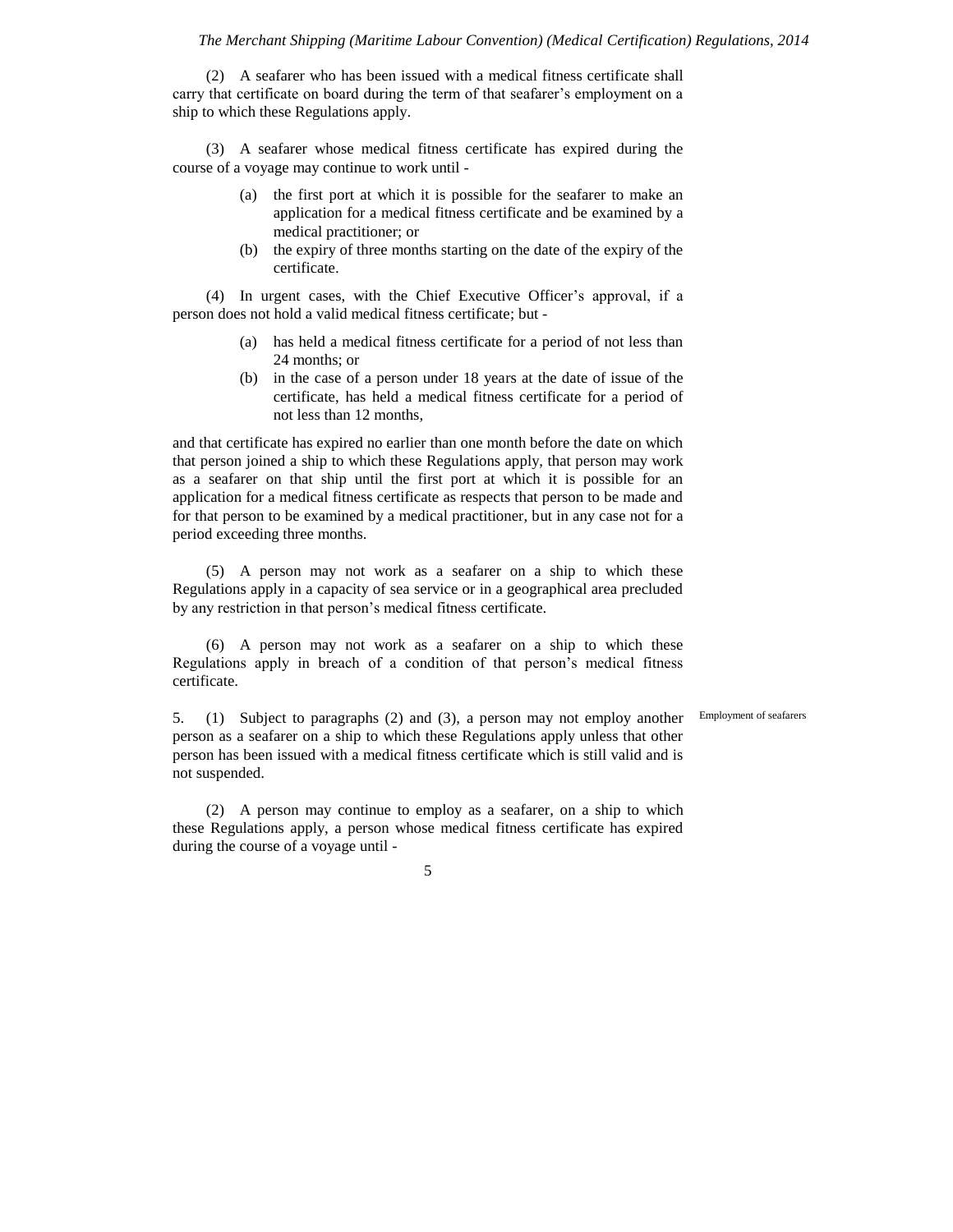- (a) the first port at which it is possible for the seafarer to make an application for a medical fitness certificate and be examined by a medical practitioner; or
- (b) the expiry of three months starting on the date of expiry of the certificate,

whichever is the sooner.

(3) In urgent cases, with the Chief Executive Officer's approval, if a person who is a seafarer does not hold a valid medical fitness certificate; but -

- (a) has held a medical fitness certificate for a period of not less than 24 months; or
- (b) in the case of a person under 18 years at the date of issue of the certificate, has held a medical fitness certificate for a period of not less than 12 months,

and that certificate has expired no earlier than one month from the date on which the seafarer joined a ship to which these Regulations apply, another person may employ that person as a seafarer on that ship until the first port of call at which it is possible for an application for a medical fitness certificate as respects that seafarer to be made and for that seafarer to be examined by a medical practitioner, but in any case not for a period exceeding three months.

(4) A person may not employ a person as a seafarer in a ship to which these Regulations apply in a capacity of sea service or in a geographical area precluded by any restriction in that person's medical fitness certificate.

(5) A person may not employ a person as a seafarer in a ship to which these Regulations apply in a way that breaches a condition of the person's medical fitness certificate.

Period of validity of medical fitness certificate

6. A medical fitness certificate is valid only from the date of the medical examination or the date of consideration by a medical referee and for the following maximum periods -

- (a) in respect of a person under 18 years of age, one year; or
- (b) in respect of a person of 18 years of age or over, two years,

or, in either case, the shorter period specified on the certificate.

Certificates equivalent to a medical fitness certificate

7. (1) A medical fitness certificate which has been issued to a person by an authority empowered to issue that certificate by the laws of any country or territory outside the Islands listed in Shipping Notice CISN 05/2011 is for the

6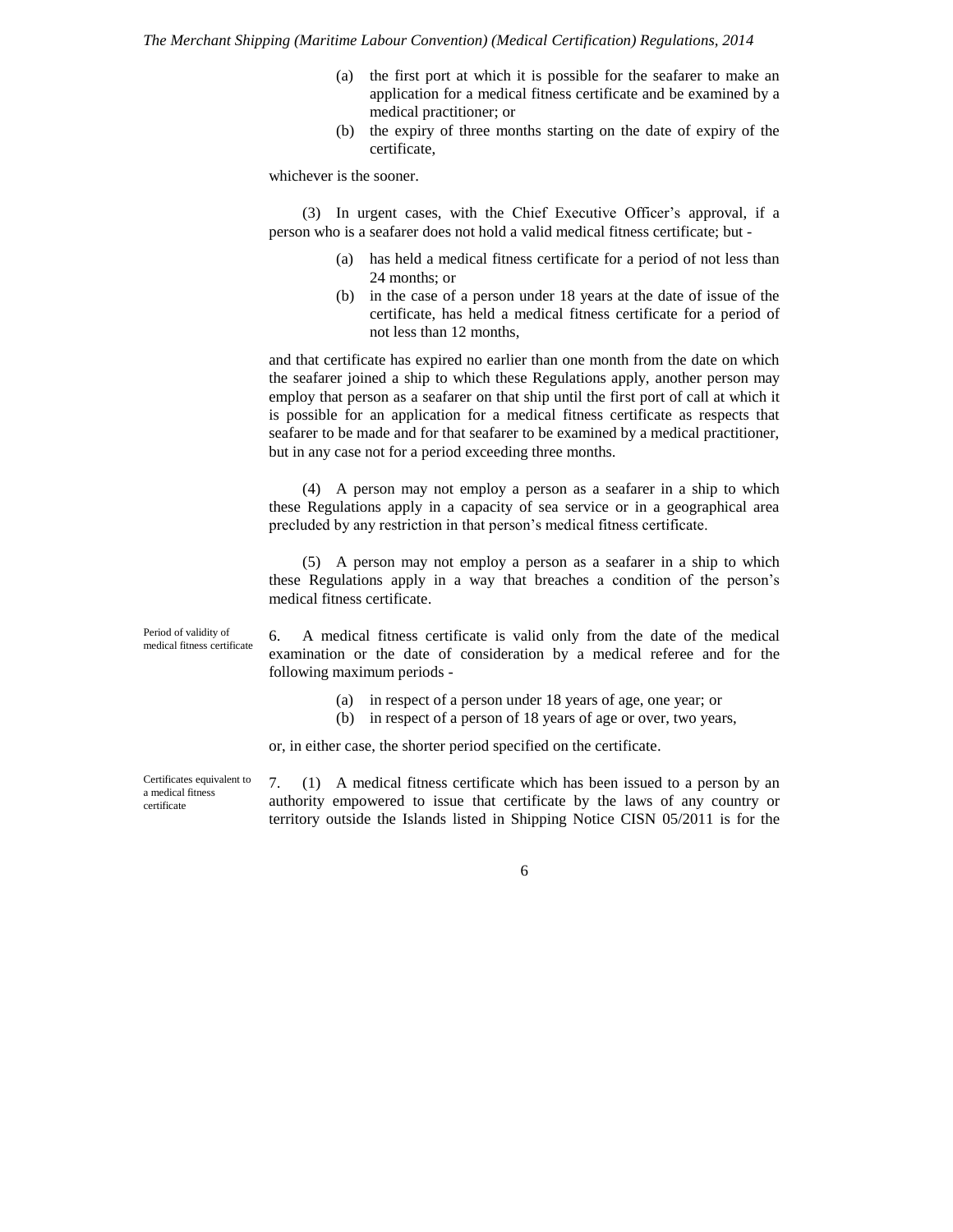purposes of these Regulations equivalent to a medical fitness certificate issued under these Regulations, but only until the expiry date specified on the certificate.

(2) The Chief Executive Officer may from time-to-time approve a medical fitness certificate which has been issued to a person by an authority empowered to issue that certificate by the laws of any country or territory outside the Islands not listed in the Schedule to these Regulations and that certificate shall be equivalent to a medical fitness certificate issued under these Regulations, but only until the expiry date specified on the certificate.

(3) A certificate to which paragraph (1) or (2) applies is not equivalent to a medical fitness certificate unless it is issued in English, or in English and some other language.

8. (1) A person who is a seafarer who holds a medical fitness certificate and  $who -$ 

- (a) is, or is likely to be, absent from work for a period of thirty days or more due to a medical condition; or
- (b) develops a significant medical condition,

shall report that medical condition as soon as practicable.

- (2) A report made in accordance with paragraph (1) shall be made
	- (a) to the authority which issued that certificate; or
	- (b) in any other case, to a medical practitioner.

(3) If a seafarer makes a report required by paragraph (1), the validity of that seafarer's medical fitness certificate is suspended from the date on which it first becomes practicable for that seafarer to make the report until the date on which a medical practitioner or the authority has assessed, if necessary by conducting a medical examination of the seafarer, that the seafarer is fit having regard to the medical standards specified in MSN 1822.

(4) In this regulation "medical condition" includes both injury and illness, and a significant medical condition is one which adversely affects or is reasonably likely adversely to affect the seafarer's ability to carry out their duties, including the seafarer's ability to undertake emergency duties.

- 9. (1) If
	- (a) a medical practitioner has certified that a seafarer engaged on watchkeeping duties is suffering from health problems which the

Health assessment and transfer of seafarers on night watchkeeping duties

7

Reporting of medical conditions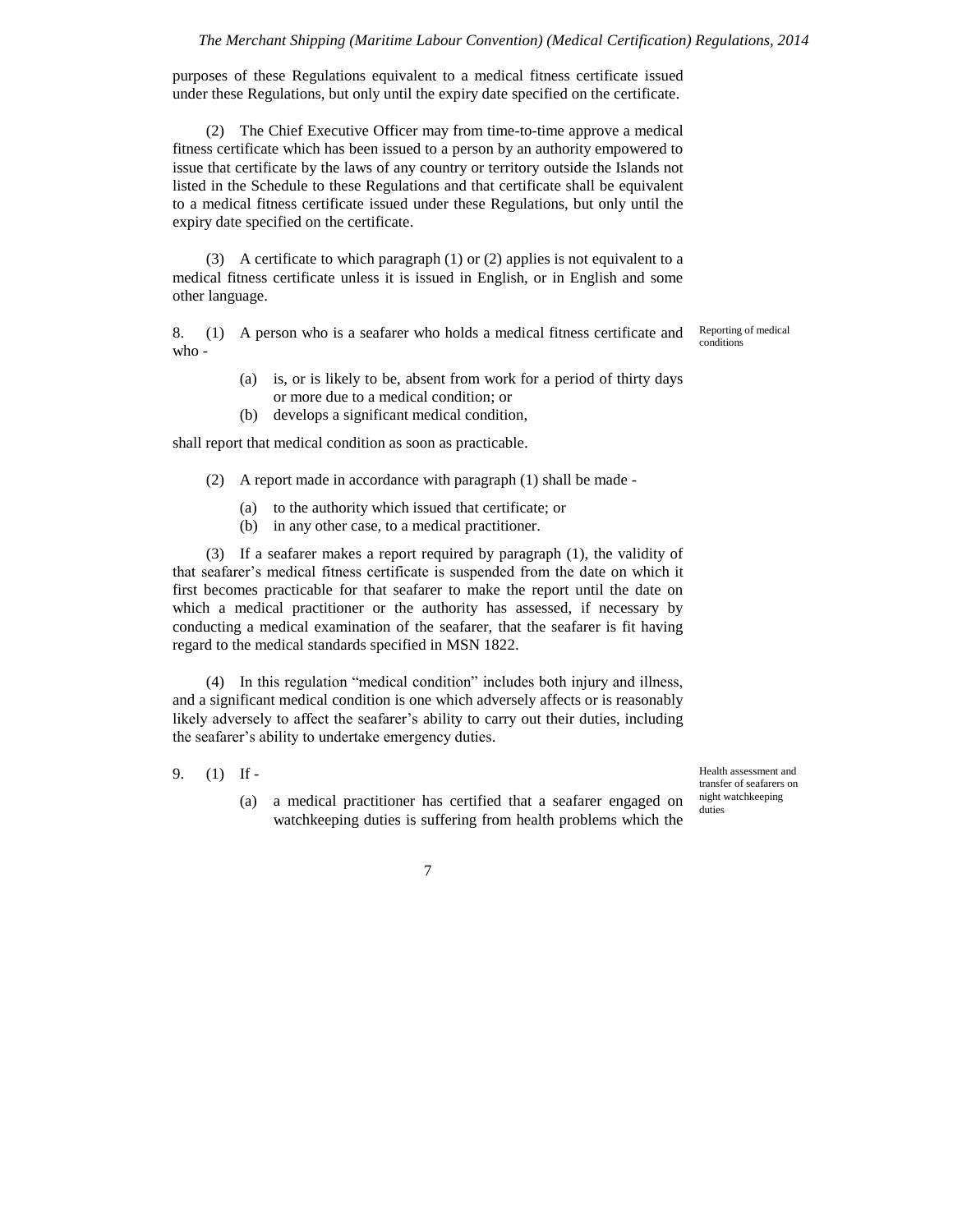practitioner considers to be due to the fact that the seafarer performs work during the night; and

- (b) it is possible for the seafarer's employer to transfer the seafarer to work -
	- (i) to which the seafarer is suited; and
	- (ii) which is to be undertaken during the periods that the seafarer will cease to perform work during the night,

the shipowner shall transfer the seafarer accordingly.

- (2) In paragraph (1), "night" means a period
	- (a) the duration of which is not less than nine consecutive hours; and
	- (b) which includes the period between midnight and 5 a.m. local time.

Offences and penalties

- 10. (1) A person who contravenes regulation 4 or 5 commits an offence and is liable -
	- (a) on summary conviction to a fine of ten thousand dollars; or
	- (b) on conviction on indictment to a fine of twenty thousand dollars,

notwithstanding sections 6(2) and 8 of the Criminal Procedure Code (2013 Revision).

(2) A shipowner who fails to comply with regulation 8 commits an offence and is liable -

- (a) on summary conviction to a fine of ten thousand dollars; or
- (b) on conviction on indictment to a fine of twenty thousand dollars,

notwithstanding sections 6(2) and 8 of the Criminal Procedure Code (2013 Revision).

(3) A person who -

- (a) obstructs a relevant inspector in the exercise of the inspector's powers under regulation 11 or 12; or
- (b) fails without reasonable excuse to comply with a requirement made under regulation 12

commits an offence is liable -

- (a) on summary conviction to a fine of ten thousand dollars; or
- (b) on conviction on indictment to a fine of fifty thousand dollars,

notwithstanding sections 6(2) and 8 of the Criminal Procedure Code (2013 Revision).

8